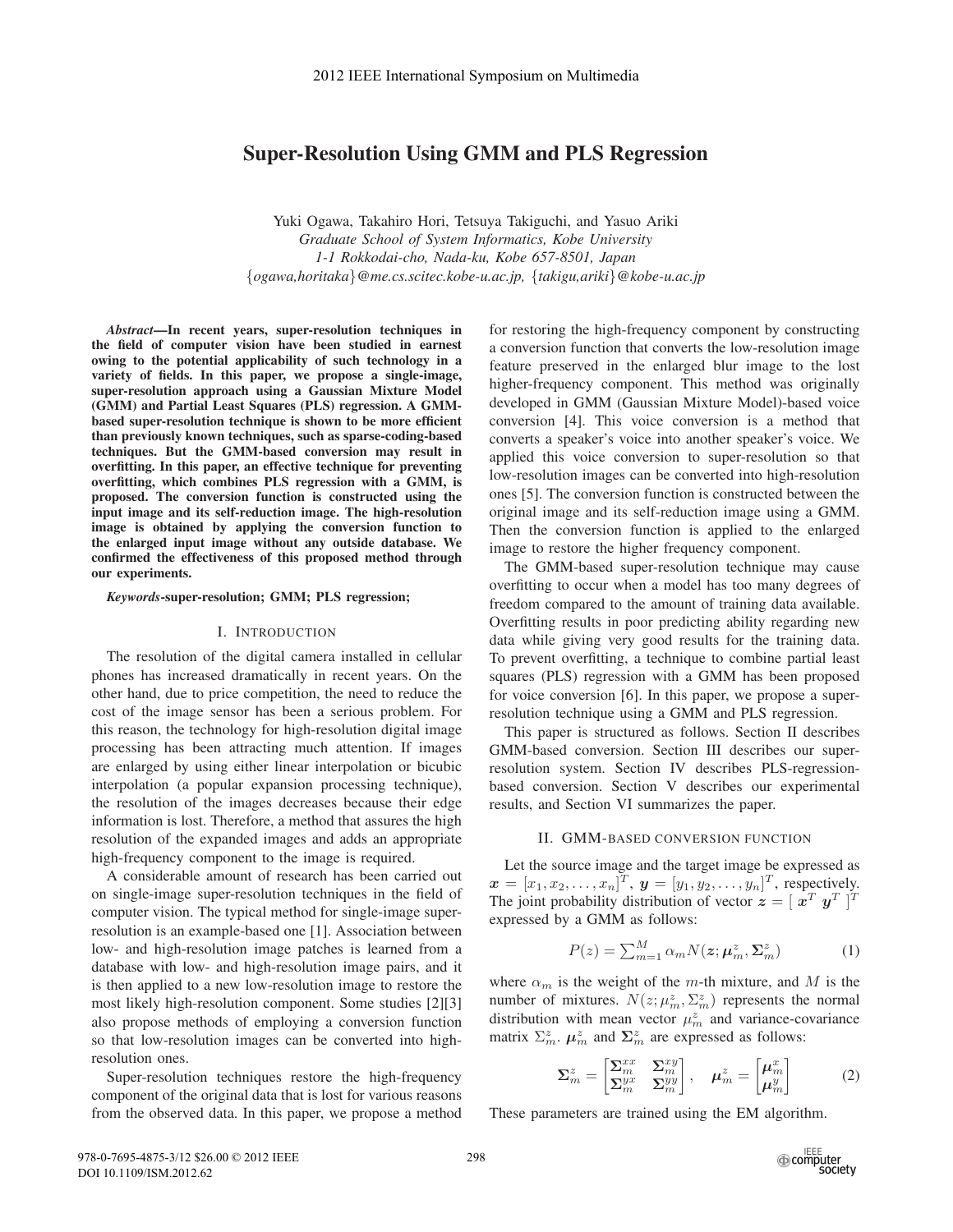Next, the conversion function from the source image into the target one is expressed on the basis of the minimum mean-square error as follows [4]:

$$
y = F(x) = E[y|x]
$$
  
=  $\sum_{m=1}^{M} w_m(x) [\mu_m^y + \Sigma_m^{yx} (\Sigma_m^{xx})^{-1} (x - \mu_m^x)](3)$ 

$$
w_m(\boldsymbol{x}) = \frac{\alpha_m N(\boldsymbol{x}; \boldsymbol{\mu}_m^x, \boldsymbol{\Sigma}_m^{xx})}{\sum_{j=1}^M \alpha_j N(\boldsymbol{x}; \boldsymbol{\mu}_j^x, \boldsymbol{\Sigma}_j^{xx})}
$$
(4)

where  $\mu_m^x$  and  $\mu_m^y$  represent the mean vectors at the m-th mixture of the source image and the target image, respectively.  $\Sigma_m^{xx}$  and  $\Sigma_m^{yx}$  represent the covariance matrix and the cross-covariance matrix at the  $m$ -th mixture of the source image and target image, respectively. The source image is converted into the target image using Eq. (3).

# III. SUPER-RESOLUTION SYSTEM

Fig. 1 shows the proposed super-resolution system. The conversion function is constructed from the input image and its self-reduction image using a GMM in the learning phase. The high-resolution image is restored by using the conversion function in the estimation phase.

#### *A. Learning of the Conversion Function*

- 1) A low- and high-resolution image pair  $(I_L$  and  $I)$  is prepared by reducing the high-resolution input image I to the self-reduction image  $I_R$ , and then enlarging image  $I_R$  to image  $I_L$  using bicubic interpolation.
- 2) The high-frequency components  $(I_{LH1}, I_{LH2}, I_{LH3})$ and  $I_{LH4}$ ) are extracted from image  $I_L$  as a lowresolution image feature by applying various high-pass filters  $(H1, H2, H3$  and  $H4$ ). The high-pass filters are 6-dimensional first-order derivatives in the horizontal and vertical directions and 7-dimensional second-order derivatives in the horizontal and vertical direction, as shown below.

$$
H1 = [0, 0, 1, 0, 0, -1]
$$
  
\n
$$
H2 = [0, 0, 1, 0, 0, -1]^T
$$
  
\n
$$
H3 = [1/2, 0, 0, -1, 0, 0, 1/2]
$$
  
\n
$$
H4 = [1/2, 0, 0, -1, 0, 0, 1/2]^T
$$

- 3) The difference image  $I_F$  is produced as a highresolution image feature by subtracting the enlarged image  $I_L$  (low resolution) from the input image  $I$ (high resolution).
- 4) The low-resolution image feature  $(I_{LH1}, I_{LH2}, I_{LH3}, I_{LH4})$  $I_{LH4}$ ) and the high-resolution image feature  $I_F$  are decomposed into small image patches, respectively. Therefore, the k-th associated image patch is produced as follows:

$$
\boldsymbol{x}_k \quad = \quad [\boldsymbol{I}_{LH1k}^T, \boldsymbol{I}_{LH2k}^T, \boldsymbol{I}_{LH3k}^T, \boldsymbol{I}_{LH4k}^T]^T \quad (5)
$$

$$
\mathbf{y}_k = [I_{Fk}]^T \tag{6}
$$

where  $k$  represents the patch index. The joint vector *z* is obtained by concatenating *x* and *y*. Based on the GMM of the joint vector, the conversion function is constructed according to Eq. (3) in the learning phase.

#### *B. Estimation of Super-Resolution*

- 1) The input image  $I$  is enlarged to the image  $I'_L$  using bicubic interpolation. High-pass filters are applied to the enlarged input image $I'_L$ . The obtained images are decomposed into patches, and a set of image patches with the low-resolution image feature,  $x_k$ , is obtained. The lost high-resolution image feature  $I'_F$  is restored by applying the conversion function Eq. (3) to the image patches  $x_k$  in the estimation phase.
- 2) Finally, the super-resolution image  $I<sub>S</sub>$  is obtained by adding the lost high-resolution image feature  $I'_F$  to the enlarged input image  $I'_L$ .

# IV. PLS-REGRESSION-BASED CONVERSION FUNCTION

A well-known drawback of GMM-based conversion is overfitting. It may occur when a model has too many degrees of freedom compared to the amount of training data available. To prevent overfitting in voice conversion, a technique that combines partial least squares (PLS) regression with a GMM has been proposed [6].

In this paper, we propose a super-resolution technique using a GMM and PLS regression. PLS regression generates an observed variable using a small number of latent variables, which explains most of the variation in the target. The regression form is given by

$$
y_k = \beta x_k + e_k \tag{7}
$$

where  $\beta$  and e represent the regression matrix and the regression residual, respectively. Many variants exist for solving the PLS regression problem. In this paper, the SIMPLS (simple partial least squares) algorithm [7] is used for obtaining the regression matrix  $\beta$ .

Similar to voice conversion using PLS regression [6], in this paper, PLS regression is extended for a GMM using the posterior probabilities in Eq.  $(4)$ , and the k-th target image patch  $\hat{y}_k$  is given as follows:

$$
\hat{y}_k = \sum_{m=1}^{M} w_m(x_k) \cdot \beta_m \cdot x_k + e_k \tag{8}
$$

Learning of the conversion function and estimation of super-resolution are performed as described in Section III-A and Section III-B, respectively, using the conversion function of Eq. (8).

# V. EXPERIMENTS

#### *A. Quantitative Measurements*

In order to evaluate impartially, various evaluation techniques were employed in the super-resolution restoration experiment, including PSNR (Peak Signal to Noise Ratio), SSIM (Structural SIMilarity) [8] and VSNR (Visual SNR)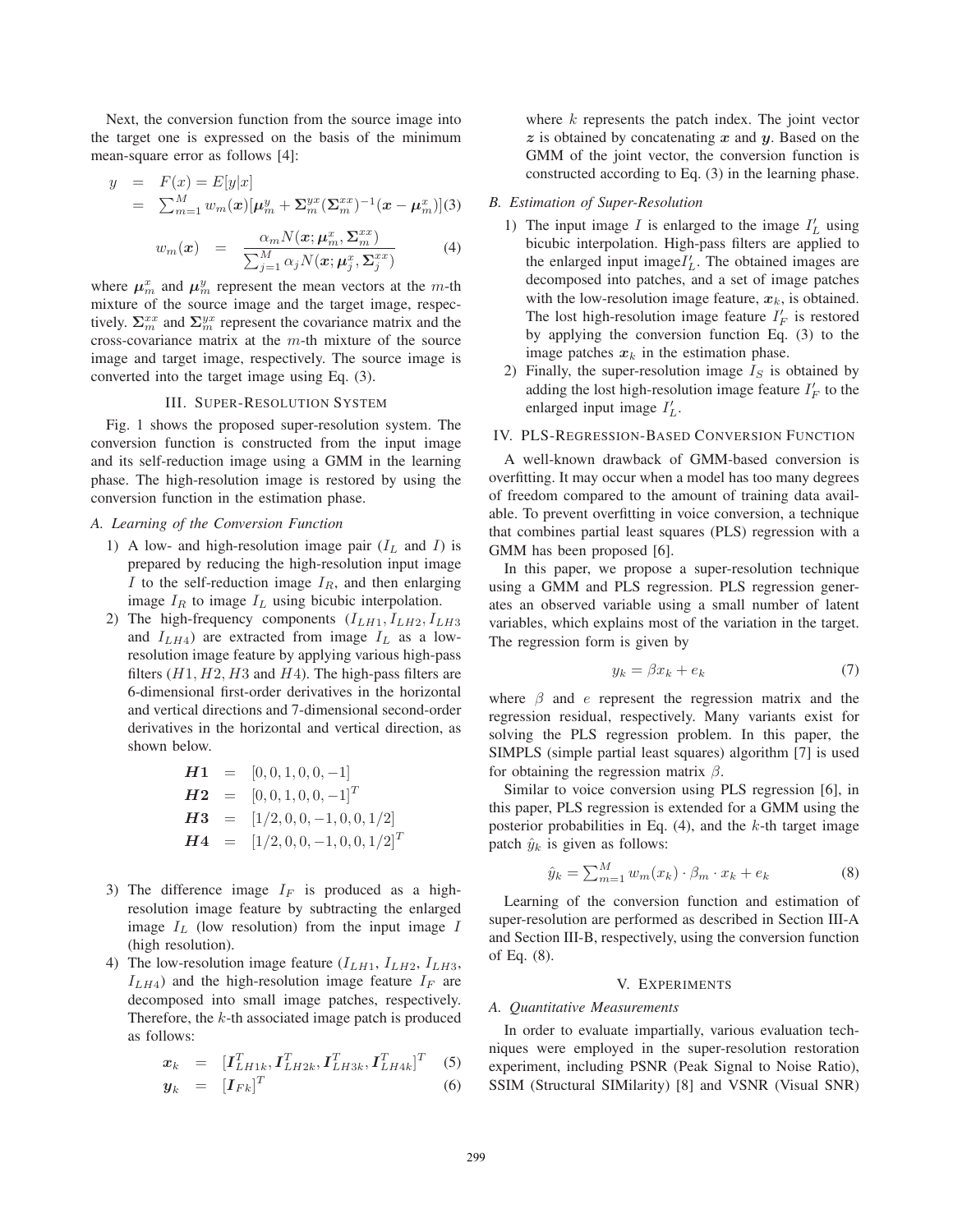

Figure 1. Super-resolution system

[9]. Given an original image and its processed image, PSNR, SSIM and VSNR measure the quality of the processed image. The larger the values of PSNR, SSIM and VSNR are, the higher the quality of the image will be.

*1) PSNR:* PSNR is obtained as follows:

$$
PSNR = 10 \log_{10} (255^2 / MSE) \tag{9}
$$

$$
MSE = \frac{1}{mn} \sum_{i=0}^{m-1} \sum_{j=0}^{n-1} (I_{i,j} - J_{i,j})^2
$$
 (10)

where  $I_{i,j}$  and  $J_{i,j}$  are the original image and the processed image, respectively, and their size is  $m \times n$ .

*2) SSIM:* The image similarity is obtained using SSIM as follows:

$$
SSIM(I,J) = \frac{(2\mu_I\mu_J)(2\sigma_{IJ})}{(\mu_I^2 + \mu_J^2)(\sigma_I^2 + \sigma_J^2)}
$$
(11)

where  $\mu_I$  and  $\mu_J$  are the averages over the images I and J, respectively,  $\sigma_I$  and  $\sigma_J$  are the variances of I and J, respectively, and  $\sigma_{IJ}$  is the covariance of I and J.

*3) VSNR:* VSNR is given as follows:

$$
VSNR = 10 \log_{10} \left( \frac{C(I)}{VD} \right)^2 \tag{12}
$$



Figure 2. Images used in our experiments

where  $C(I)$  denotes the contrast of the original image I, and  $VD$  denotes the visual distortion which is described for details in [9].

# *B. Experiment Results*

Four images (shown in Fig. 2) were used in our experiments. The original images (512  $\times$  512) were reduced by half in the horizontal and vertical directions, and they were used as input images  $I$ . The input images were enlarged by two times in the horizontal and vertical directions using the proposed method.